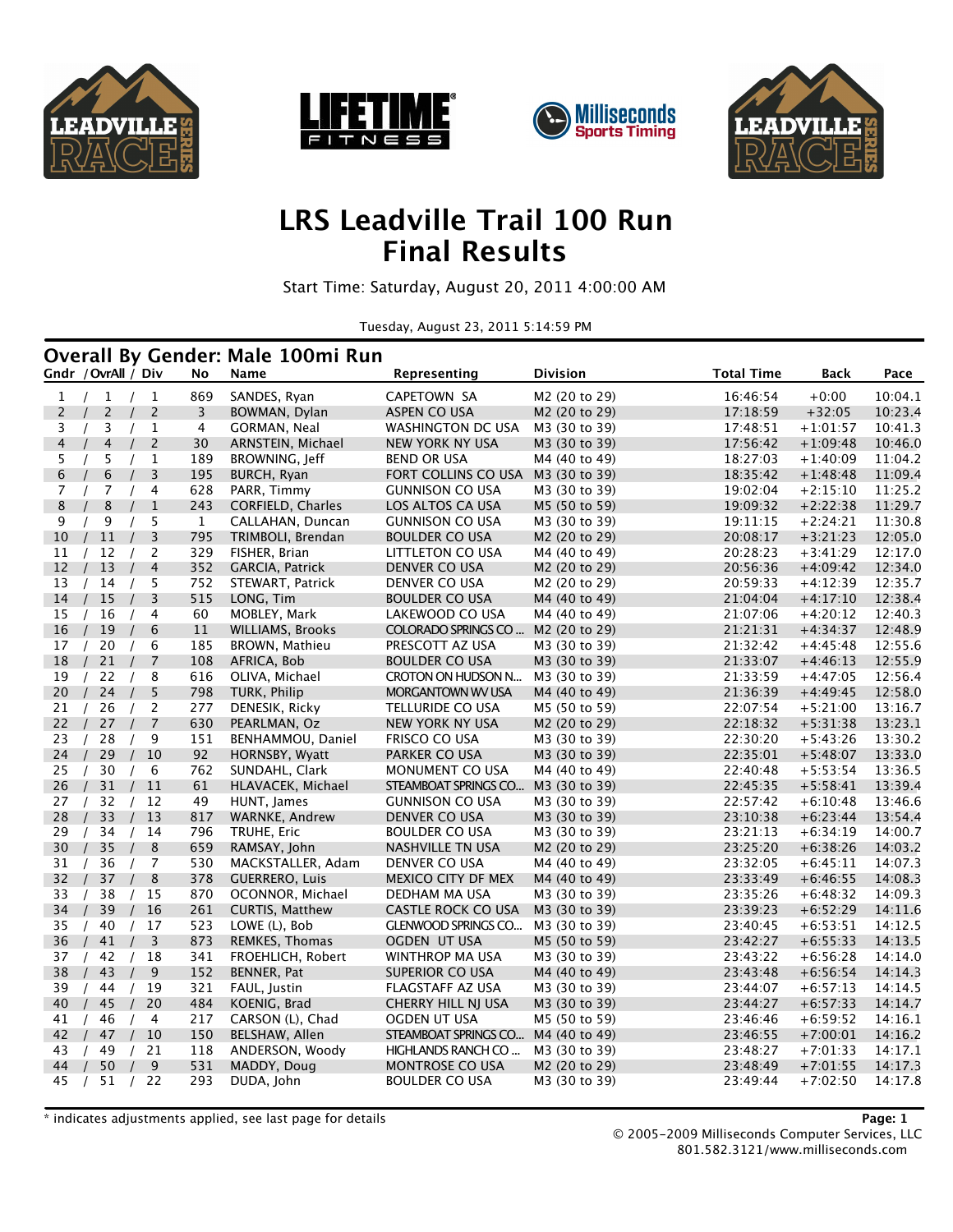#### **Overall By Gender: Male 100mi Run Continued**

|          | Gndr /OvrAll / Div             |          | No         | Name                           | Representing                          | <b>Division</b>                | <b>Total Time</b>    | Back                     | Pace               |
|----------|--------------------------------|----------|------------|--------------------------------|---------------------------------------|--------------------------------|----------------------|--------------------------|--------------------|
| 46       | /52 /11                        |          | 228        | CLARK, David                   | NORTHGLENN CO USA                     | M4 (40 to 49)                  | 23:50:20             | $+7:03:26$               | 14:18.2            |
| 47       | 53                             | 12       | 33         | KLOPFENSTEIN, Scott            | <b>CASCADE CO USA</b>                 | M4 (40 to 49)                  | 23:52:45             | $+7:05:51$               | 14:19.7            |
| 48       | 54                             | 13       | 357        | GAY, Lance                     | <b>BELTON TX USA</b>                  | M4 (40 to 49)                  | 23:53:32             | $+7:06:38$               | 14:20.1            |
| 49       | 55                             | 23       | 483        | KOCH, Kevin                    | <b>GRAND JUNCTION CO USA</b>          | M3 (30 to 39)                  | 23:54:10             | $+7:07:16$               | 14:20.5            |
| 50       | 56                             | 24       | 745        | ST. PIERRE, Adam               | BOULDER CO USA                        | M3 (30 to 39)                  | 23:56:15             | $+7:09:21$               | 14:21.8            |
| 51       | 57                             | 14       | 452        | JOHNSON (L), Cory              | OGDEN UT USA                          | M4 (40 to 49)                  | 23:56:55             | $+7:10:01$               | 14:22.2            |
| 52       | 58                             | 15       | 446        | JARVIS, Wade                   | <b>CANMORE AB CAN</b>                 | M4 (40 to 49)                  | 23:57:41             | $+7:10:47$               | 14:22.6            |
| 53       | 59                             | 16       | 773        | TAYLOR, Neal                   | MANITOU SPRINGS CO USA M4 (40 to 49)  |                                | 23:58:44             | $+7:11:50$               | 14:23.2            |
| 54       | 60                             | 25       | 81         | BRADFORD (L), Jeremy           | DENVER CO USA                         | M3 (30 to 39)                  | 24:03:06             | $+7:16:12$               | 14:25.9            |
| 55       | 61                             | 17       | 291        | DOYLE, Paul                    | COLORADO SPRINGS CO                   | M4 (40 to 49)                  | 24:07:42             | $+7:20:48$               | 14:28.6            |
| 56       | 62                             | 18       | 593        | MURRAY (L), Todd               | COLORADO SPRINGS CO                   | M4 (40 to 49)                  | 24:08:19             | $+7:21:25$               | 14:29.0            |
| 57       | 63                             | 26       | 250        | CRANDALL, Zach                 | <b>BOULDER CO USA</b>                 | M3 (30 to 39)                  | 24:09:43             | $+7:22:49$               | 14:29.8            |
| 58       | 64                             | 27       | 417        | HINTERBERG, Michael            | DENVER CO USA                         | M3 (30 to 39)                  | 24:11:03             | $+7:24:09$               | 14:30.6            |
| 59       | 65                             | 28       | 560        | MCKEARIN, Tobin                | MONUMENT CO USA                       | M3 (30 to 39)                  | 24:12:32             | $+7:25:38$               | 14:31.5            |
| 60       | 66                             | 19       | 184        | <b>BROCKMEIER, Scott</b>       | PLAINVILLE GA USA                     | M4 (40 to 49)                  | 24:13:00             | $+7:26:06$               | 14:31.8            |
| 61       | 67                             | 29       | 107        | ADAMS, Tim                     | CHORLEYWOOD HERTFO                    | M3 (30 to 39)                  | 24:17:22             | $+7:30:28$               | 14:34.4            |
| 62       | 68                             | 10       | 733        | SMITH, Chris                   | BRECKENRIDGE CO USA M2 (20 to 29)     |                                | 24:19:20             | $+7:32:26$               | 14:35.6            |
| 63       | 69                             | 30       | 656        | QUARANTO, Michael              | CHICAGO IL USA                        | M3 (30 to 39)                  | 24:19:32             | $+7:32:38$               | 14:35.7            |
| 64       | 70                             | 31       | 246        | COSTILOW, Brian                | LEADVILLE CO USA                      | M3 (30 to 39)                  | 24:22:23             | $+7:35:29$               | 14:37.4            |
| 65       | 72                             | 5        | 18         | SCHOENLAUB, Paul               | ST. JOSEPH MO USA                     | M5 (50 to 59)                  | 24:27:32             | $+7:40:38$               | 14:40.5            |
| 66       | 73                             | 20       | 287        | DONOSKY, Jay                   | FLAGSTAFF AZ USA                      | M4 (40 to 49)                  | 24:31:24             | $+7:44:30$               | 14:42.8            |
| 67       | 74                             | 21       | 37         | SANEL, Nathan                  | PEMBROKE NH USA                       | M4 (40 to 49)                  | 24:34:14             | $+7:47:20$               | 14:44.5            |
| 68       | 75                             | 32       | 510        | LIPPMAN, Jason                 | AUSTIN TX USA                         | M3 (30 to 39)                  | 24:35:40             | $+7:48:46$               | 14:45.4            |
| 69       | 76                             | 22       | 445        | JANSSEN (L), Todd              | <b>BEAVERTON OR USA</b>               | M4 (40 to 49)                  | 24:36:55             | $+7:50:01$               | 14:46.2            |
| 70       | 77                             | 23       | 709        | SCOTTON (L), Matt              | NEWTON IA USA                         | M4 (40 to 49)                  | 24:37:59             | $+7:51:05$               | 14:46.8            |
| 71       | 78                             | 24       | 638        |                                |                                       | M4 (40 to 49)                  | 24:38:20             | $+7:51:26$               | 14:47.0            |
| 72       | 79                             | 1        | 235        | PHILIP, Ted<br>COFER, Chuck    | WAYLAND MA USA<br>HOUSTON TX USA      | M6 (60 to 69)                  | 24:38:47             | $+7:51:53$               | 14:47.3            |
| 73       | 81                             | 25       | 100        | CHURGOVICH, Raymond            | <b>BROOMFIELD CO USA</b>              | M4 (40 to 49)                  | 24:40:30             | $+7:53:36$               | 14:48.3            |
|          |                                |          |            |                                |                                       |                                |                      |                          |                    |
| 74<br>75 | 82<br>84                       | 26<br>33 | 241<br>212 | CONSTAN, John<br>CARDWELL, Roy | <b>GRAND JUNCTION CO USA</b>          | M4 (40 to 49)<br>M3 (30 to 39) | 24:41:08<br>24:44:21 | $+7:54:14$<br>$+7:57:27$ | 14:48.7<br>14:50.6 |
| 76       |                                |          | 186        |                                | EAGLE CO USA                          |                                |                      |                          |                    |
|          | 85                             | 34       |            | BROWN, David                   | <b>BOERNE TX USA</b>                  | M3 (30 to 39)                  | 24:46:35             | $+7:59:41$               | 14:52.0            |
| 77       | 86                             | 35       | 601        | NELSON, Jeremiah               | COLORADO SPRINGS CO                   | M3 (30 to 39)                  | 24:46:47             | $+7:59:53$               | 14:52.1            |
| 78       | 87<br>$\prime$                 | 36       | 424        | HORNE*****, Ben                | LA JOLLA CA USA                       | M3 (30 to 39)                  | 24:47:10             | $+8:00:16$               | 14:52.3            |
| 79       | 88                             | 37       | 718        | SHEFFIELD, Drew                | NORTHAMPTON NORTH                     | M3 (30 to 39)                  | 24:47:18             | $+8:00:24$               | 14:52.4            |
| 80       | 89                             | 27       | 634        | PENCE, Eric                    | EAGLE CO USA                          | M4 (40 to 49)                  | 24:48:14             | $+8:01:20$               | 14:52.9            |
| 81       | 90                             | 38       | 652        | PREST, Simon                   | LONDON UNITED KINGD                   | M3 (30 to 39)                  | 24:49:11             | $+8:02:17$               | 14:53.5            |
| 82       | 91                             | 39       | 178        | <b>BRATKA, Aaron</b>           | XENIA OH USA                          | M3 (30 to 39)                  | 24:53:58             | $+8:07:04$               | 14:56.4            |
| 83       | 92                             | 28       | 214        | CARNER, David                  | LOUISVILLE CO USA                     | M4 (40 to 49)                  | 24:54:55             | $+8:08:01$               | 14:57.0            |
| 84       | 93                             | 6        | 596        | MYERS, Jeff                    | MANITOU SPRINGS CO USA M5 (50 to 59)  |                                | 25:04:33             | $+8:17:39$               | 15:02.7            |
| 85       | 94                             | 40       | 666        | CHLOUBER, Cole                 | MINNETONKA MN USA                     | M3 (30 to 39)                  | 25:08:06             | $+8:21:12$               | 15:04.9            |
| 86       | 95                             | 29       | 400        | HATTAN, Gregory J              | LINCOLN NE USA                        | M4 (40 to 49)                  | 25:21:24             | $+8:34:30$               | 15:12.8            |
| 87       | 96                             | 30       | 201        | <b>BUTLER, Todd</b>            | CASTLE ROCK CO USA                    | M4 (40 to 49)                  | 25:26:23             | $+8:39:29$               | 15:15.8            |
| 88       | 97<br>$\prime$                 | 41       | 592        | MURRAY, Brian                  | ALBUQUERQUE NM USA M3 (30 to 39)      |                                | 25:32:17             | $+8:45:23$               | 15:19.4            |
| 89       | 98/                            | 42       | 322        | FEGYVERESI, John               | STATE COLLEGE PA USA                  | M3 (30 to 39)                  | 25:36:21             | $+8:49:27$               | 15:21.8            |
| 90       | 99<br>$\sqrt{2}$<br>$\sqrt{ }$ | 43       | 194        | <b>BUNDROCK, Danny</b>         | FORT COLLINS CO USA                   | M3 (30 to 39)                  | 25:40:32             | $+8:53:38$               | 15:24.3            |
| 91       | / 100 /                        | 31       | 218        | CARUSO (L), Scott              | LAKEWOOD CO USA                       | M4 (40 to 49)                  | 25:43:52             | $+8:56:58$               | 15:26.3            |
| 92       | $/$ 101 $/$                    | 44       | 368        | GOODMAN, James                 | BLOOMINGTON IN USA                    | M3 (30 to 39)                  | 25:44:46             | $+8:57:52$               | 15:26.9            |
| 93       | / 103 /                        | 45       | 109        | AGNEW, Kelly                   | NAPLES FL USA                         | M3 (30 to 39)                  | 25:55:14             | $+9:08:20$               | 15:33.1            |
| 94       | / 104 /                        | 46       | 401        | HAUBERT, Donnnie               | LAKEWOOD CO USA                       | M3 (30 to 39)                  | 25:57:36             | $+9:10:42$               | 15:34.6            |
| 95       | / 105 /                        | 11       | 853        | XU, Weihao                     | NEW YORK NY USA                       | M2 (20 to 29)                  | 26:00:45             | $+9:13:51$               | 15:36.5            |
| 96       | / 106 /                        | 32       | 575        | MILLER, Michael                | SCOTTSDALE AZ USA                     | M4 (40 to 49)                  | 26:07:06             | $+9:20:12$               | 15:40.3            |
| 97       | $/$ 107 $/$                    | 33       | 507        | LEWELLEN, Robert               | ALPHARETTA GA USA                     | M4 (40 to 49)                  | 26:13:57             | $+9:27:03$               | 15:44.4            |
| 98       | / 108 / 12                     |          | 481        | KLEIN, Mark                    | LOS ANGELES CA USA                    | M2 (20 to 29)                  | 26:16:55             | $+9:30:01$               | 15:46.2            |
| 99       | /109/                          | 47       | 607        | NEWTON, Doug                   | LAKEWOOD CO USA                       | M3 (30 to 39)                  | 26:18:51             | $+9:31:57$               | 15:47.3            |
|          | 100 / 110 /                    | 34       | 830        | WHITEHEAD, Adam                | DENVER CO USA                         | M4 (40 to 49)                  | 26:19:08             | $+9:32:14$               | 15:47.5            |
|          | 101 / 111 /                    | 35       | 262        | DAILEY, Bruce                  | LIGHTHOUSE POINT FL USA M4 (40 to 49) |                                | 26:26:26             | $+9:39:32$               | 15:51.9            |
|          | 102 / 112 /                    | 48       | 726        | SMITH, Zane                    | COLUMBIA TN USA                       | M3 (30 to 39)                  | 26:27:10             | $+9:40:16$               | 15:52.3            |
|          | 103 / 113 /                    | 49       | 642        | PICON, Chris                   | <b>GREELEY CO USA</b>                 | M3 (30 to 39)                  | 26:27:14             | $+9:40:20$               | 15:52.3            |
|          | 104 / 114 / 13                 |          | 306        | ELSON, James                   | LONDON LONDON UNIT                    | M2 (20 to 29)                  | 26:29:30             | $+9:42:36$               | 15:53.7            |
|          | 105 / 116 /                    | 36       | 708        | SCOTT, Todd                    | ROYAL OAK MI USA                      | M4 (40 to 49)                  | 26:32:40             | $+9:45:46$               | 15:55.6            |
|          | 106 / 117 /                    | 37       | 520        | LOWE, Gregory                  | MANSFIELD MA USA                      | M4 (40 to 49)                  | 26:33:05             | $+9:46:11$               | 15:55.9            |
|          | 107 / 118 /                    | 7        | 46         | CROCK, Bret                    | PARKER CO USA                         | M5 (50 to 59)                  | 26:39:31             | $+9:52:37$               | 15:59.7            |
|          | 108 / 119 /                    | 8        | 727        | SMITH, Paul                    | COLORADO SPRINGS CO  M5 (50 to 59)    |                                | 26:40:24             | $+9:53:30$               | 16:00.2            |

\* indicates adjustments applied, see last page for details **Page: 2**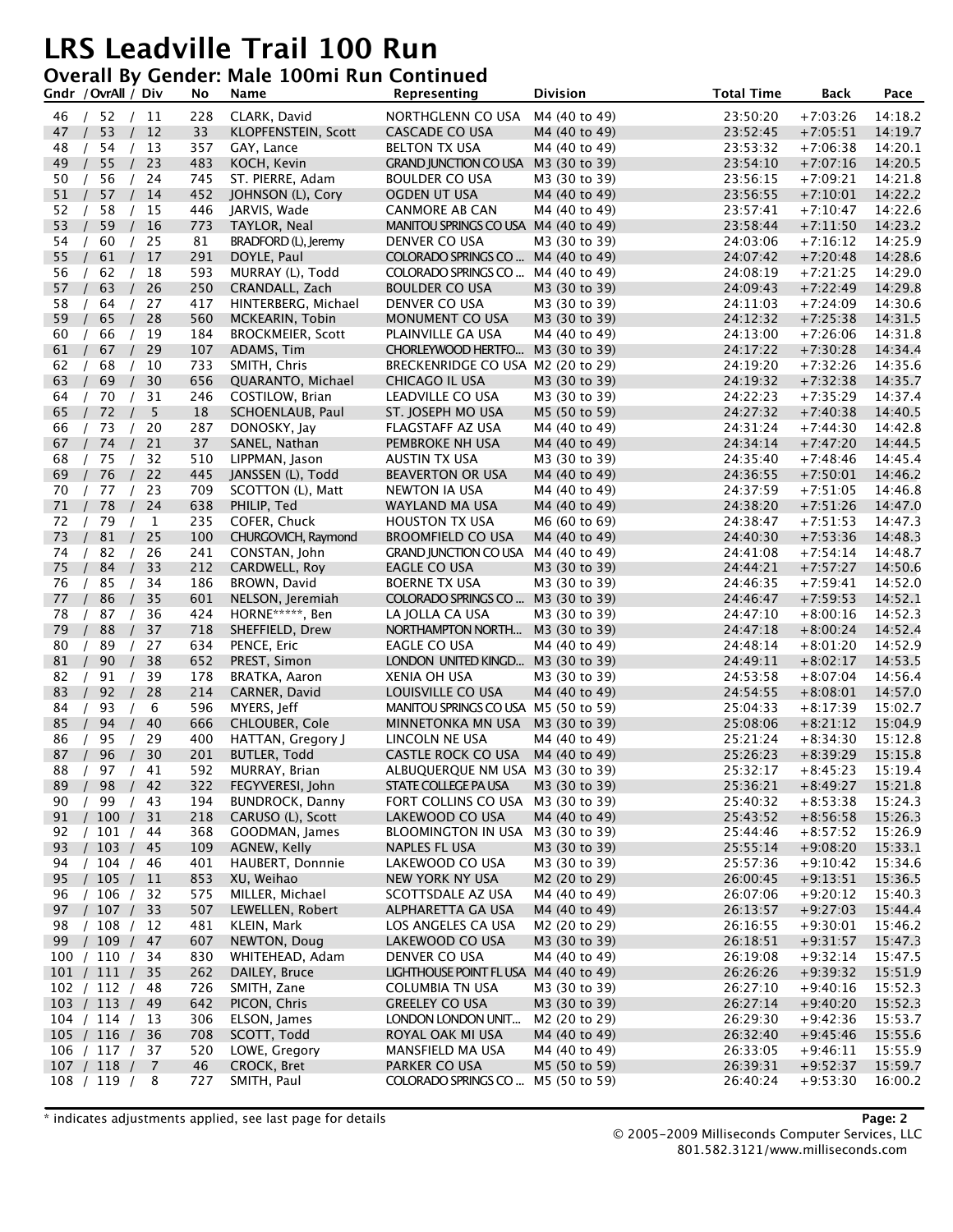### **Overall By Gender: Male 100mi Run Continued**

| Gndr / OvrAll / Div           |          | No         | Name                          | Representing                                  | <b>Division</b>                | <b>Total Time</b>    | <b>Back</b>                                | Pace    |
|-------------------------------|----------|------------|-------------------------------|-----------------------------------------------|--------------------------------|----------------------|--------------------------------------------|---------|
| 109 / 120 / 50                |          | 739        | SOOTER, Randy                 | TUCSON AZ USA                                 | M3 (30 to 39)                  | 26:40:33             | $+9:53:39$                                 | 16:00.3 |
| 110 / 121 /                   | 38       | 370        | GORMAN, Paul                  | REDWOOD CITY CA USA                           | M4 (40 to 49)                  | 26:40:50             | $+9:53:56$                                 | 16:00.5 |
| 111 / 123 /                   | 51       | 780        | THOMPSON, Morgan              | LONG ISLAND CITY NY USA M3 (30 to 39)         |                                | 26:46:03             | $+9:59:09$                                 | 16:03.6 |
| 112 / 124 /                   | 9        | 202        | <b>BYBEE, Charles</b>         | DENVER CO USA                                 | M5 (50 to 59)                  | 26:49:03             | $+10:02:09$                                | 16:05.4 |
| 113 / 125 / 10                |          | 673        | ROBERTS, Frederic             | TUCSON AZ USA                                 | M5 (50 to 59)                  | 26:51:43             | $+10:04:49$                                | 16:07.0 |
| 114 / 126 /                   | 11       | 850        | WRIGHT, Jeff                  | <b>BURIEN WA USA</b>                          | M5 (50 to 59)                  | 26:52:36             | $+10:05:42$ 16:07.6                        |         |
| 115 / 128 /                   | 39       | 573        | MILLER, Gregory               | WADSWORTH OH USA                              | M4 (40 to 49)                  | 26:57:35             | $+10:10:41$ 16:10.6                        |         |
| 116 / 129 /                   | 52       | 521        | LOWE, Matt                    | ARLINGTON VA USA                              | M3 (30 to 39)                  | 27:00:44             | $+10:13:50$ 16:12.4                        |         |
| 117 / 130 /                   | 40       | 225        | CHURCHILL, R. Sean            | <b>MEQUON WI USA</b>                          | M4 (40 to 49)                  | 27:04:10             | $+10:17:16$                                | 16:14.5 |
| 118 / 131 /                   | 53       | 803        | VAUGHN, Josh                  | <b>GOLDEN CO USA</b>                          | M3 (30 to 39)                  | 27:04:45             | $+10:17:51$ 16:14.9                        |         |
| 119 / 132 /                   | 12       | 72         | WELSH, Jeffrey                | <b>GREENVILLE NC USA</b>                      | M5 (50 to 59)                  | 27:05:25             | $+10:18:31$ 16:15.3                        |         |
| 120 / 133 /                   | 41       | 729        | SMITH, Alan                   | ESTES PARK CO USA                             | M4 (40 to 49)                  | 27:06:58             | $+10:20:04$                                | 16:16.2 |
| 121 / 134 /                   | 14       | 734        | SMUIN, Bookis                 | SEATTLE WA USA                                | M2 (20 to 29)                  | 27:10:53             | $+10:23:59$                                | 16:18.5 |
| 122 / 135 /                   | 13       | 837        | WILLIAMS, Ray                 | DARTMOUTH NS CAN                              | M5 (50 to 59)                  | 27:13:24             | $+10:26:30$ 16:20.0                        |         |
| 123 / 137 /                   | 42       | 508        | LINCKE, Paul                  | CHILLICOTHE OH USA                            | M4 (40 to 49)                  | 27:15:54             | $+10:29:00$                                | 16:21.5 |
| 124 / 138 /                   | 54       | 249        | COX, Jesse                    | PORTLAND OR USA                               | M3 (30 to 39)                  | 27:18:03             | $+10:31:09$ 16:22.8                        |         |
| 125 / 139 /                   | 55       | 301        | EDMONDSON, Marshall           | KNOXVILLE TN USA                              | M3 (30 to 39)                  | 27:18:16             | $+10:31:22$ 16:23.0                        |         |
| 126 / 140 /                   | 56       | 323        | FERGUSON, Ben                 | CONCORD OH USA                                | M3 (30 to 39)                  | 27:21:43             | $+10:34:49$                                | 16:25.0 |
| 127 / 141 /                   | 43       | 154        | BENNETT (L), Jeff             | <b>COPPEL TX USA</b>                          | M4 (40 to 49)                  | 27:24:43             | $+10:37:49$                                | 16:26.8 |
| 128 / 142 /                   | 57       | 574        | MILLER, Jeff                  | PARKER CO USA                                 | M3 (30 to 39)                  | 27:25:12             | $+10:38:18$ 16:27.1                        |         |
| 129 / 143 /                   | 14       | 433        | HUMPHREY, Dale                | ELY MN USA                                    | M5 (50 to 59)                  | 27:25:30             | $+10:38:36$                                | 16:27.3 |
| 130 / 144 /                   | 44       | 57         | GORDON, Ken                   | ALBUQUERQUE NM USA M4 (40 to 49)              |                                | 27:25:45             | $+10:38:51$ 16:27.5                        |         |
| 131 / 145 /                   | 15       | 95         | SCOTT, Pat                    | LOS RANCHOS DE ALBU                           | M5 (50 to 59)                  | 27:25:46             | $+10:38:52$                                | 16:27.5 |
| 132 / 146 /                   | 58       | 535        | MANTHEY, David                | DENVER CO USA                                 | M3 (30 to 39)                  | 27:26:43             | $+10:39:49$                                | 16:28.0 |
| 133 / 147 /                   | 45       | 637        | PETERSEN, Harald              | LIMA LIMA PER                                 | M4 (40 to 49)                  | 27:26:51             | $+10:39:57$ 16:28.1                        |         |
| 134 / 148 /                   | 59       | 647        | POLLIHAN, Steve               | SAINT LOUIS MO USA                            | M3 (30 to 39)                  | 27:28:05             | $+10:41:11$ 16:28.9                        |         |
| 135 / 149 /                   | 46       | 685        | ROZMARIN, Christopher         | COLORADO SPRINGS CO                           | M4 (40 to 49)                  | 27:28:16             | $+10:41:22$                                | 16:29.0 |
| 136 / 150 /                   | 60       | 526        | LYNE, Timothy                 | SANTA MONICA CA USA                           | M3 (30 to 39)                  | 27:28:54             | $+10:42:00$ 16:29.3                        |         |
| 137 / 153 /                   | 47       | 99         | FRIES (L), Ken                | AUSTIN TX USA                                 | M4 (40 to 49)                  | 27:29:27             | $+10:42:33$                                | 16:29.7 |
| 138 / 155 /                   | 61       | 818        | URBINE, Tim                   | SAVAGE MN USA                                 | M3 (30 to 39)                  | 27:32:16             | $+10:45:22$                                | 16:31.4 |
| 139 / 156 /                   | 16       | 374        | GREER, John                   | GOODYEAR AZ USA                               | M5 (50 to 59)                  | 27:33:02             | $+10:46:08$ 16:31.8                        |         |
| 140 / 159 /                   | 17       | 140        | BARTZEN, Gene                 | LEADVILLE CO USA                              | M5 (50 to 59)                  | 27:33:56             | $+10:47:02$ 16:32.4                        |         |
| 141 / 160 /                   | 2        | 145        | <b>BAUER, Tom</b>             | MORELAND HILLS OH USA                         | M6 (60 to 69)                  | 27:34:57             | $+10:48:03$                                | 16:33.0 |
| 142 / 161 /                   | 48       | 598        | NASSIF, Jon                   | DENVER CO USA                                 | M4 (40 to 49)                  | 27:36:46             | $+10:49:52$ 16:34.1                        |         |
| 143 / 162 /                   | 62       | 632        | PECK, John                    | AUSTIN TX USA                                 | M3 (30 to 39)                  | 27:40:45             | $+10:53:51$ 16:36.5                        |         |
| 144 / 163 /                   | 49       | 540        | MARTIN, Jp                    | FORT COLLINS CO USA                           | M4 (40 to 49)                  | 27:40:53             | $+10:53:59$                                | 16:36.5 |
| 145 / 164 /                   | 63       | 67         | BECHTEL, Adam                 | GLADE PARK CO USA                             | M3 (30 to 39)                  | 27:41:18             | $+10:54:24$ 16:36.8                        |         |
| 146 / 165 /                   | 15       | 623        | <b>OWNBEY, Garrett</b>        | <b>GRAND JUNCTION CO USA</b>                  | M2 (20 to 29)                  | 27:41:40             | $+10:54:46$ 16:37.0                        |         |
| 147 / 166 /                   | 50       | 516        | LOUGHNEY, Scott               | HAPPY VALLEY OR USA                           | M4 (40 to 49)                  | 27:41:53             | $+10:54:59$ 16:37.1                        |         |
| 148 / 167 /                   | 18       | 260        | CURRY, Garry                  | <b>HERMOSA BEACH CA USA</b>                   | M5 (50 to 59)                  | 27:42:38             | $+10:55:44$ 16:37.6                        |         |
| 149 / 168 /                   | 51       | 123        | APT, Kirk                     | <b>FRUITA CO USA</b>                          | M4 (40 to 49)                  | 27:42:40             | $+10:55:46$ 16:37.6                        |         |
| 150 / 169 /                   | 16       | 286        | DOELLMAN, Matthew             | <b>QUINCY IL USA</b>                          | M <sub>2</sub> (20 to 29)      | 27:43:57             | $+10:57:03$                                | 16:38.4 |
| 151 / 170 / 52                |          | 785        | THURMAN, Wes                  | COLORADO SPRINGS CO  M4 (40 to 49)            |                                | 27:44:20             | $+10:57:26$ 16:38.6                        |         |
| 152 / 171 /                   | 53       | 439        | HYSON, Chad<br>DICROCE, Chris | VANCOUVER BC CAN                              | M4 (40 to 49)                  | 27:48:48             | $+11:01:54$ 16:41.3                        |         |
| 153 / 172 /                   | 54<br>17 | 281<br>183 | <b>BRIER, Travis</b>          | DENVER CO USA<br>TUCSON AZ USA                | M4 (40 to 49)<br>M2 (20 to 29) | 27:49:06<br>27:49:14 | $+11:02:12$ 16:41.5<br>$+11:02:20$ 16:41.5 |         |
| 154 / 173 /                   |          |            | WRINKLE, Allen                |                                               |                                |                      |                                            |         |
| 155 / 176 / 55<br>156 / 178 / | 64       | 851<br>715 | SHANKS, Daimeon               | THE WOODLANDS TX USA<br><b>BOULDER CO USA</b> | M4 (40 to 49)<br>M3 (30 to 39) | 27:52:46<br>27:57:00 | $+11:05:52$ 16:43.7<br>$+11:10:06$         | 16:46.2 |
| 157 / 179 /                   | 65       | 778        | THIESSEN, Patrick             | ARVADA CO USA                                 | M3 (30 to 39)                  | 27:58:52             | $+11:11:58$ 16:47.3                        |         |
| 158 / 180 /                   | 56       | 848        | WOOTEN, Andy                  | COLORADO SPRINGS CO                           | M4 (40 to 49)                  | 27:59:11             | $+11:12:17$ 16:47.5                        |         |
| 159 / 181 /                   | 19       | 640        | PHILLIPS, John                | GERMANTOWN TN USA M5 (50 to 59)               |                                | 28:01:20             | $+11:14:26$ 16:48.8                        |         |
| 160 / 182 /                   | 66       | 196        | <b>BURGESS, Mark</b>          | LEADVILLE CO USA                              | M3 (30 to 39)                  | 28:01:21             | $+11:14:27$ 16:48.8                        |         |
| 161 / 183 /                   | 18       | 566        | MEDICA II, Nicholas           | LAWRENCEVILLE GA USA                          | M2 (20 to 29)                  | 28:02:18             | $+11:15:24$ 16:49.4                        |         |
| 162 / 184 /                   | 19       | 159        | BISHOP, Brad                  | KANSAS CITY MO USA                            | M2 (20 to 29)                  | 28:02:42             | $+11:15:48$ 16:49.6                        |         |
| 163 / 185 /                   | 20       | 602        | NELSON, Jamen                 | SALT LAKE CITY UT USA                         | M2 (20 to 29)                  | 28:02:58             | $+11:16:04$ 16:49.8                        |         |
| 164 / 186 /                   | 20       | 819        | WATTS, Matthew                | <b>BROOMFIELD CO USA</b>                      | M5 (50 to 59)                  | 28:06:01             | $+11:19:07$ 16:51.6                        |         |
| 165 / 187 /                   | 67       | 143        | BATTILLA, Mitchell            | DENVER CO USA                                 | M3 (30 to 39)                  | 28:07:06             | $+11:20:12$ 16:52.3                        |         |
| 166 / 188 /                   | 68       | 338        | FRIEDMAN, Jason               | RANDOLPH NJ USA                               | M3 (30 to 39)                  | 28:08:02             | $+11:21:08$ 16:52.8                        |         |
| 167 / 189 / 21                |          | 377        | <b>GRUTERS, Kurtis</b>        | DURHAM NC USA                                 | M2 (20 to 29)                  | 28:09:11             | $+11:22:17$ 16:53.5                        |         |
| 168 / 190 /                   | 69       | 624        | PACE, Rex                     | NORMAN OK USA                                 | M3 (30 to 39)                  | 28:12:04             | $+11:25:10$ 16:55.2                        |         |
| 169 / 191 / 21                |          | 328        | FINKBEINER, Bill              | AUBURN CA USA                                 | M5 (50 to 59)                  | 28:13:07             | $+11:26:13$ 16:55.9                        |         |
| 170 / 192 / 70                |          | 681        | ROSE, Steven                  | DEARBORN HEIGHTS MI                           | M3 (30 to 39)                  | 28:13:46             | $+11:26:52$ 16:56.3                        |         |
| 171 / 193 / 22                |          | 723        | SKAGGS, Jim                   | MARRIOTT SLATERVILLE                          | M5 (50 to 59)                  | 28:20:22             | $+11:33:28$                                | 17:00.2 |
|                               |          |            |                               |                                               |                                |                      |                                            |         |

\* indicates adjustments applied, see last page for details **Page: 3**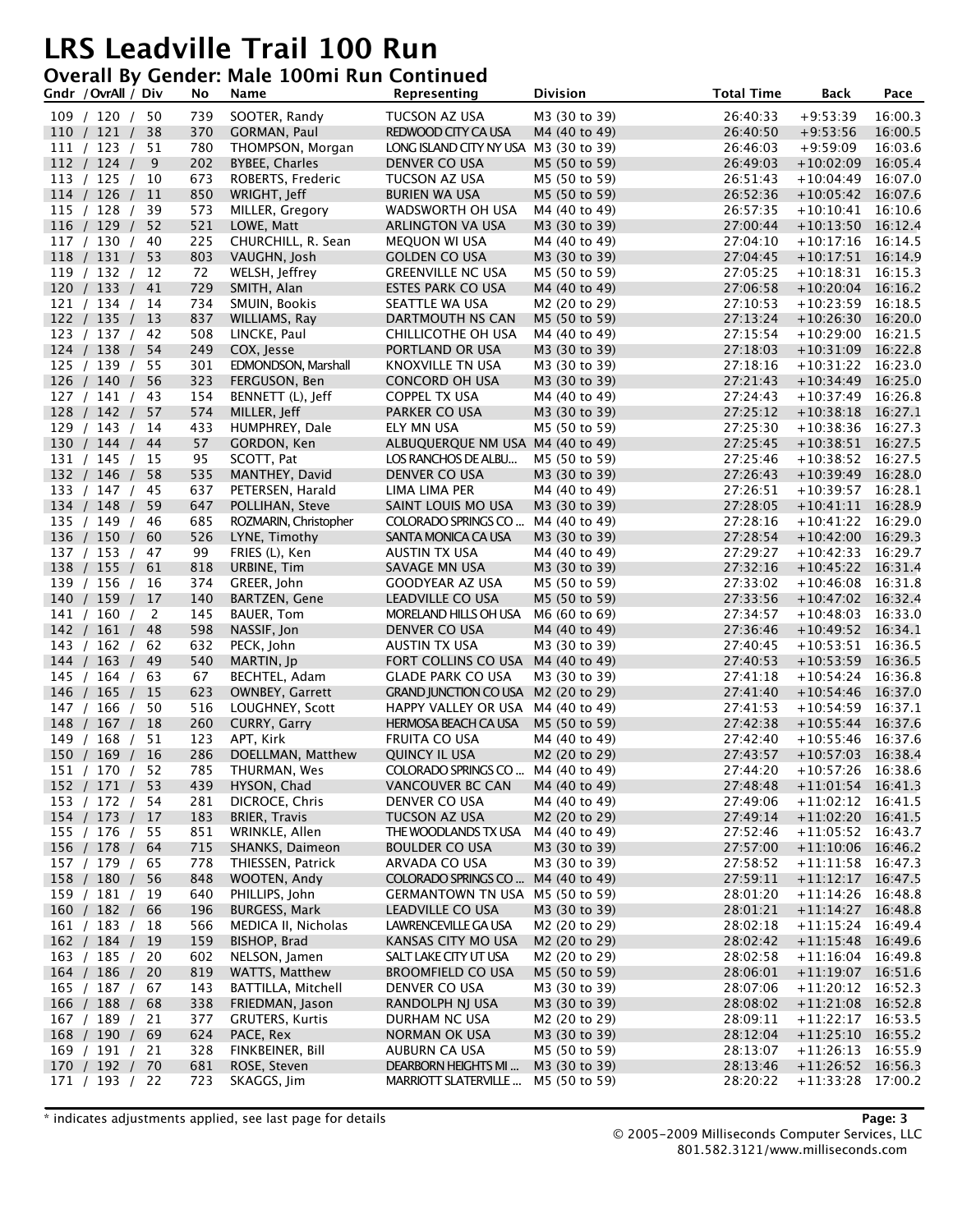#### **Overall By Gender: Male 100mi Run Continued**

|     | Gndr / OvrAll / Div        |              | No         | Name                              | Representing                                  | <b>Division</b>                | <b>Total Time</b>    | <b>Back</b>                                | Pace    |
|-----|----------------------------|--------------|------------|-----------------------------------|-----------------------------------------------|--------------------------------|----------------------|--------------------------------------------|---------|
|     | 172 / 194 / 22             |              | 855        | YIN, Xi                           | CAMBRIDGE MA USA                              | M2 (20 to 29)                  | 28:20:47             | $+11:33:53$                                | 17:00.5 |
|     | 173 / 195 /                | 71           | 857        | YOUNG, Dan                        | COLORADO SPRINGS CO                           | M3 (30 to 39)                  | 28:21:15             | $+11:34:21$ 17:00.8                        |         |
|     | 174 / 196 /                | 23           | 667        | REZNIK, Eduard                    | <b>BROOKLYN NY USA</b>                        | M2 (20 to 29)                  | 28:22:30             | $+11:35:36$                                | 17:01.5 |
|     | 175 / 197 /                | 57           | 355        | GARTSIDE, Stephen                 | EVERGREEN CO USA                              | M4 (40 to 49)                  | 28:22:43             | $+11:35:49$ 17:01.6                        |         |
|     | 176 / 198 /                | 58           | 173        | BOYACK, Chris                     | LITTLETON CO USA                              | M4 (40 to 49)                  | 28:23:16             | $+11:36:22$ 17:02.0                        |         |
|     | 177 / 199 /                | 59           | 91         | LONGCOPE, David                   | AURORA CO USA                                 | M4 (40 to 49)                  | 28:23:43             | $+11:36:49$                                | 17:02.2 |
|     | 178 / 200 /                | -23          | 747        | STACY, John                       | <b>FAIRFAX STATION VA USA</b>                 | M5 (50 to 59)                  | 28:23:55             | +11:37:01 17:02.4                          |         |
|     | 179 / 202 /                | 60           | 273        | DEDONCKER, John                   | BETTENDORF IA USA                             | M4 (40 to 49)                  | 28:25:38             | $+11:38:44$ 17:03.4                        |         |
|     | 180 / 203 /                | 61           | 438        | HUSTED, Dave                      | DANVILLE CA USA                               | M4 (40 to 49)                  | 28:26:57             | $+11:40:03$                                | 17:04.2 |
|     | 181 / 204 /                | 62           | 651        | POWELL, Scott                     | CHAPPAQUA NY USA                              | M4 (40 to 49)                  | 28:27:50             | $+11:40:56$ 17:04.7                        |         |
|     | 182 / 205 /                | 63           | 391        | HANSEN, Jens                      | <b>BELLEVUE WA USA</b>                        | M4 (40 to 49)                  | 28:27:51             | $+11:40:57$ 17:04.7                        |         |
|     | 183 / 206 /                | 72           | 460        | KAMINSKI, James                   | COLORADO SPRINGS CO                           | M3 (30 to 39)                  | 28:30:17             | $+11:43:23$                                | 17:06.2 |
|     | 184 / 207 / 73             |              | 122        | APPERT, John                      | BARTLESVILLE OK USA                           | M3 (30 to 39)                  | 28:31:56             | $+11:45:02$ 17:07.2                        |         |
|     | 185 / 208 /                | 64           | 488        | KROEGER, Rocky                    | SAINT LOUIS MO USA                            | M4 (40 to 49)                  | 28:32:05             | $+11:45:11$ 17:07.3                        |         |
|     | 186 / 210 /                | 65           | 835        | WILLIAMS, John                    | STEAMBOAT SPRINGS CO                          | M4 (40 to 49)                  | 28:33:16             | $+11:46:22$ 17:08.0                        |         |
|     | 187 / 211 /                | 66           | 325        | FIELD, Ben                        | LOS GATOS CA USA                              | M4 (40 to 49)                  | 28:33:25             | $+11:46:31$ 17:08.1                        |         |
|     | 188 / 213 /                | 24           | 131        | BAKER (L), Jay                    | <b>GREENVILLE SC USA</b>                      | M5 (50 to 59)                  | 28:35:02             | $+11:48:08$ 17:09.0                        |         |
|     | 189 / 214 /                | 74           | 106        | ADAMI (L), Deanna                 | LITTLETON CO USA                              | M3 (30 to 39)                  | 28:35:05             | $+11:48:11$                                | 17:09.1 |
|     | 190 / 215 / 67             |              | 539        | MARTIN, Theodore                  | FENTON MI USA                                 | M4 (40 to 49)                  | 28:35:08             | $+11:48:14$ 17:09.1                        |         |
|     | 191 / 217 / 25             |              | 862        | ZEIF, Jonathan                    | FORT COLLINS CO USA                           | M5 (50 to 59)                  | 28:36:21             | $+11:49:27$ 17:09.8                        |         |
|     | 192 / 218 /                | -75          | 698        | SCHLOSS, Henry                    | DENVER CO USA                                 | M3 (30 to 39)                  | 28:36:35             | $+11:49:41$ 17:10.0                        |         |
|     | 193 / 221 /                | 76           | 609        | NIELSEN, Bard                     | DENVER CO USA                                 | M3 (30 to 39)                  | 28:39:15             | $+11:52:21$ 17:11.6                        |         |
|     | 194 / 222 /                | 68           | 416        | HILMER, Mike                      | EAGLE CO USA                                  | M4 (40 to 49)                  | 28:39:19             | $+11:52:25$ 17:11.6                        |         |
|     | 195 / 224 /                | 69           | 432        | HUGHES, lain                      | CINCINNATI OH USA                             | M4 (40 to 49)                  | 28:39:28             | $+11:52:34$ 17:11.7                        |         |
|     | 196 / 226 /                | 77           | 274        | DEHNE, Aaron                      | LOUISVILLE CO USA                             | M3 (30 to 39)                  | 28:40:02             | $+11:53:08$ 17:12.0                        |         |
|     | 197 / 227 /                | 70           | 467        | KEEFE, Dan                        | OKLAHOMA CITY OK USA                          | M4 (40 to 49)                  | 28:40:06             | $+11:53:12$ 17:12.1                        |         |
|     | 198 / 228 /                | 71           | 469        | KELLER, James                     | BRECKENRIDGE CO USA M4 (40 to 49)             |                                | 28:42:45             | $+11:55:51$ 17:13.7                        |         |
|     | 199 / 229 /                | 72           | 146        | BEATY, Pat                        | PARK CITY UT USA                              | M4 (40 to 49)                  | 28:43:02             | $+11:56:08$ 17:13.8                        |         |
|     | 200 / 230 /                | 78           | 404        | HEININGER, Matthew                | AUSTIN TX USA                                 | M3 (30 to 39)                  | 28:43:15             | $+11:56:21$ 17:14.0                        |         |
|     | 201 / 232 /                | 26           | 559        | MCHARGUE (L), Mike                | LEADVILLE CO USA                              | M5 (50 to 59)                  | 28:45:15             | $+11:58:21$ 17:15.2                        |         |
|     | 202 / 233 /                | 24           | 750        | STELLER, Terry                    | ANN ARBOR MI USA                              | M2 (20 to 29)                  | 28:45:30             | $+11:58:36$ 17:15.3                        |         |
|     | 203 / 234 /                | 79           | 710        | SCRIMAGER, Aaron                  | PANAMA CITY BEACH FL                          | M3 (30 to 39)                  | 28:46:42             | $+11:59:48$ 17:16.0                        |         |
|     | 204 / 235 /                | -73          | 576        | MIX, Bryan                        | TUXEDO PARK NY USA                            | M4 (40 to 49)                  | 28:47:11             | $+12:00:17$ 17:16.3                        |         |
|     | 205 / 236 /                | 74           | 845        | WOLFE, Dan                        | SPOKANE WA USA                                | M4 (40 to 49)                  | 28:47:58             | $+12:01:04$ 17:16.8                        |         |
|     | 206 / 237 / 25             |              | 537        | MARKS, Aaron                      | HOMEWOOD IL USA                               | M2 (20 to 29)                  | 28:48:31             | $+12:01:37$ 17:17.1                        |         |
|     | 207 / 238 /                | 75           | 690        | SANDERSON, Marc                   | PLEASANT GROVE UT USA                         | M4 (40 to 49)                  | 28:48:48             | $+12:01:54$                                | 17:17.3 |
|     | 208 / 239 /                | 76           | 730        | SMITH, Rodger                     | OREM UT USA                                   | M4 (40 to 49)                  | 28:48:49             | $+12:01:55$ 17:17.3                        |         |
|     | 209 / 240 /                | 77           | 351        | GANGER, Rob                       | ENGLEWOOD CO USA                              | M4 (40 to 49)                  | 28:49:46             | $+12:02:52$ 17:17.9                        |         |
|     | 210 / 241 /                | 78           | 650        | POSNER, Kenneth                   | NEW YORK NY USA                               | M4 (40 to 49)                  | 28:49:49             | $+12:02:55$ 17:17.9                        |         |
|     | 211 / 242 /                | 26           | 758        | STUBBE, Cale                      | NEWPORT BEACH CA USA                          | M2 (20 to 29)                  | 28:50:04             | $+12:03:10$ 17:18.0                        |         |
|     | 212 / 243 /                | 80           | 496        | LAMOND (L), Michael               | LEADVILLE CO USA                              | M3 (30 to 39)                  | 28:50:21             | $+12:03:27$ 17:18.2                        |         |
| 213 | /244/                      | 27           | 800        | VARELA, Mario                     | LEADVILLE CO USA                              | M5 (50 to 59)                  | 28:50:36             | $+12:03:42$ 17:18.4                        |         |
|     | 214 / 245 / 79             |              | 620        | ORRICO, Tony                      | BATAVIA IL USA                                | M4 (40 to 49)                  | 28:51:25             | $+12:04:31$ 17:18.9                        |         |
|     | 215 / 246 /                | 81           | 282        | DILL, Franz                       | LA HONDA CA USA                               | M3 (30 to 39)                  | 28:51:36             | $+12:04:42$ 17:19.0                        |         |
|     | 215 / 246 /                | 28           | 802        | VAUGHAN, Eric                     | HALF MOON BAY CA USA                          | M5 (50 to 59)                  | 28:51:36             | $+12:04:42$ 17:19.0                        |         |
|     | 217 / 248 /                | 80           | 735        | SNIPES, David                     | MECHANICSVILLE VA USA                         | M4 (40 to 49)                  | 28:53:50             | $+12:06:56$ 17:20.3                        |         |
|     | 218 / 250 / 29             |              | 606        | NEVITT, Dave                      | DARTMOUTH NS CAN                              | M5 (50 to 59)                  | 28:55:06             | $+12:08:12$ 17:21.1                        |         |
|     | 219 / 251 /                | 82           | 398        | HARTMAN (L), Andrew               | DENVER CO USA                                 | M3 (30 to 39)                  | 28:55:33             | $+12:08:39$ 17:21.3                        |         |
|     | 220 / 252 /                | 83           | 492        | LABBE, Andrew                     | DENVER CO USA<br><b>CASPER WY USA</b>         | M3 (30 to 39)                  | 28:56:33             | $+12:09:39$ 17:21.9                        |         |
|     | 221 / 253 /                | 84<br>30     | 127<br>124 | ATKINSON, Phil                    | <b>CANTON MI USA</b>                          | M3 (30 to 39)                  | 28:57:21             | $+12:10:27$ 17:22.4                        |         |
|     | 222 / 254 /<br>223 / 255 / | 81           | 309        | ARBLE, Kenneth<br>ERSKINE, Stuart | <b>CAMROSE AB CAN</b>                         | M5 (50 to 59)<br>M4 (40 to 49) | 28:59:43<br>29:01:31 | $+12:12:49$ 17:23.8<br>$+12:14:37$ 17:24.9 |         |
|     | 224 / 256 / 85             |              | 569        | METSKY, Jeff                      |                                               | M3 (30 to 39)                  | 29:02:20             | $+12:15:26$ 17:25.4                        |         |
|     | 225 / 257 /                | $\mathbf{1}$ | 121        | ANTONIOU, Matthew                 | COLUMBIA FALLS MT USA<br><b>LAKE ORION MI</b> | See Timers Men                 | 29:02:23             | $+12:15:29$ 17:25.4                        |         |
|     | 226 / 258 /                |              | 307        | ENGEL, Tim                        |                                               | M3 (30 to 39)                  | 29:02:27             | $+12:15:33$ 17:25.5                        |         |
|     | 227 / 259 /                | 86<br>3      | 205        | CALCATERA, Mark                   | DENVER CO USA<br>DAYTON OH USA                | M6 (60 to 69)                  | 29:02:42             | $+12:15:48$ 17:25.6                        |         |
|     | 228 / 261 /                | 87           | 215        | CARPENTER, Jason                  | SAN DIEGO CA USA                              | M3 (30 to 39)                  | 29:03:39             | $+12:16:45$ 17:26.2                        |         |
|     | 229 / 262 /                | 31           | 702        | SCHNITZIUS, Thomas                | DILLON CO USA                                 | M5 (50 to 59)                  | 29:04:12             | $+12:17:18$ 17:26.5                        |         |
|     | 230 / 265 / 82             |              | 838        | WILLIAMS, Richard                 | MEMPHIS TN USA                                | M4 (40 to 49)                  | 29:06:32             | $+12:19:38$ 17:27.9                        |         |
|     | 231 / 266 /                | 88           | 728        | SMITH, Geoff                      | <b>AURORA CO USA</b>                          | M3 (30 to 39)                  | 29:06:40             | $+12:19:46$ 17:28.0                        |         |
|     | 232 / 267 /                | 89           | 302        | EINSWEILER, Brian                 | COLORADO SPRINGS CO                           | M3 (30 to 39)                  | 29:08:01             | $+12:21:07$ 17:28.8                        |         |
|     | 233 / 268 / 27             |              | 157        | BETCHER, Nathan                   | USAF ACADEMY CO USA                           | M2 (20 to 29)                  | 29:08:19             | $+12:21:25$ 17:29.0                        |         |
|     | 234 / 269 / 83             |              | 815        | WALSWORTH (L), Stuart             | <b>BOULDER CO USA</b>                         | M4 (40 to 49)                  | 29:08:58             | $+12:22:04$ 17:29.4                        |         |
|     |                            |              |            |                                   |                                               |                                |                      |                                            |         |

\* indicates adjustments applied, see last page for details **Page: 4**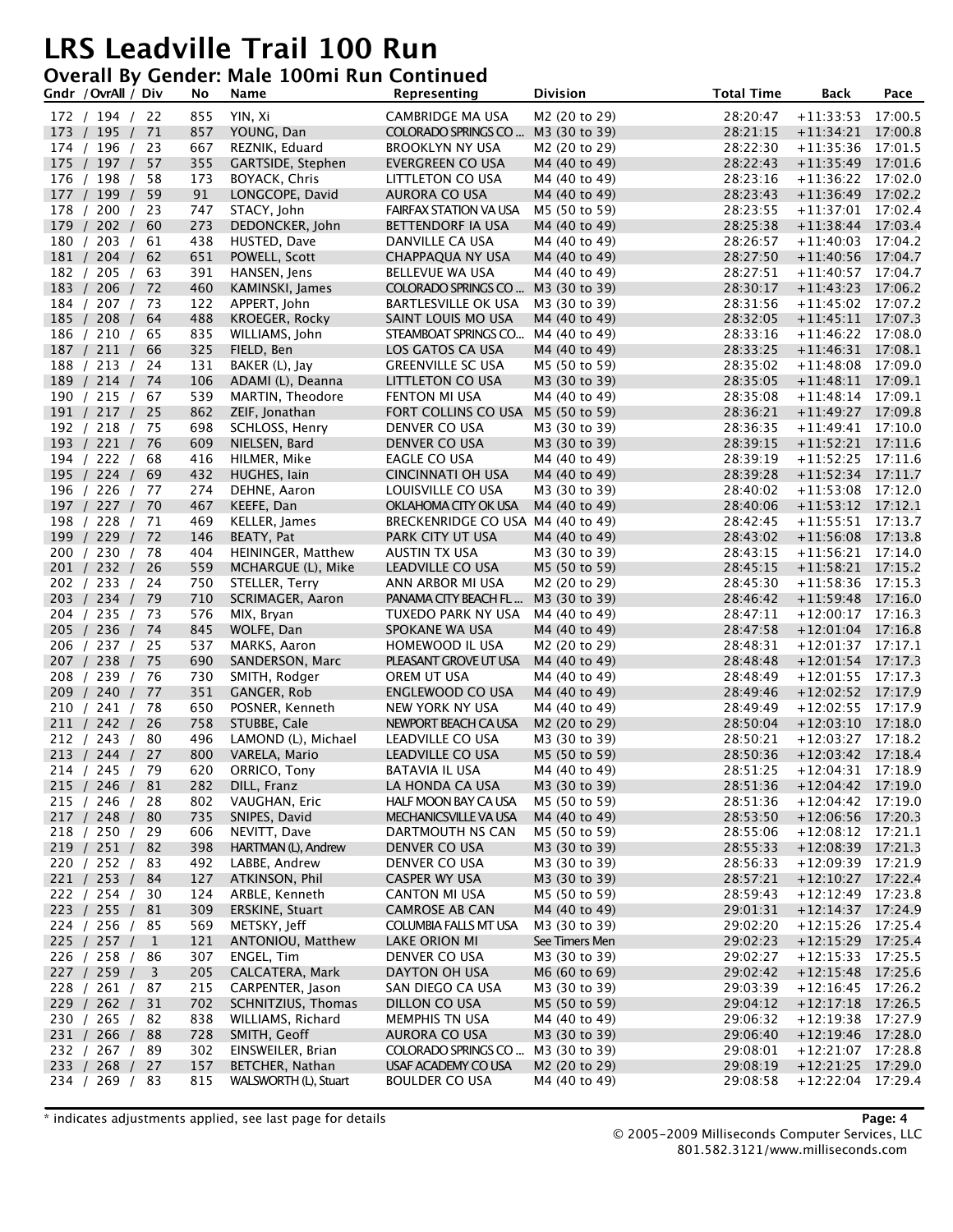#### **Overall By Gender: Male 100mi Run Continued**

|     | Gndr / OvrAll / Div              | No         | Name                               | Representing                                   | <b>Division</b>                | <b>Total Time</b>    | <b>Back</b>                                | Pace    |
|-----|----------------------------------|------------|------------------------------------|------------------------------------------------|--------------------------------|----------------------|--------------------------------------------|---------|
|     | 235 / 271 / 32                   | 383        | HALL, Larry                        | CHICAGO IL USA                                 | M5 (50 to 59)                  | 29:16:22             | $+12:29:28$ 17:33.8                        |         |
|     | 236 / 273 /<br>90                | 707        | SCOGGINS, Michael                  | TULSA OK USA                                   | M3 (30 to 39)                  | 29:17:23             | $+12:30:29$ 17:34.4                        |         |
|     | 237 / 274 /<br>33                | 719        | SHEPPARD, Norman                   | NEW IPSWICH NH USA                             | M5 (50 to 59)                  | 29:17:29             | $+12:30:35$ 17:34.5                        |         |
|     | 238 / 277 /<br>34                | 589        | MURAMATSU, Tatsuya                 | OKAYAMA-SHI JAP                                | M5 (50 to 59)                  | 29:18:52             | $+12:31:58$ 17:35.3                        |         |
|     | 239 / 279 / 28                   | 204        | BYERS, Jonathan                    | LOUISVILLE CO USA                              | M2 (20 to 29)                  | 29:21:06             | $+12:34:12$ 17:36.7                        |         |
|     | 84<br>240 / 280 /                | 586        | MORENO, Francisco                  | <b>MCALLEN TX USA</b>                          | M4 (40 to 49)                  | 29:21:21             | $+12:34:27$ 17:36.8                        |         |
|     | 241 / 281 /<br>85                | 774        | THEODORE, Phillip                  | BRENTWOOD TN USA                               | M4 (40 to 49)                  | 29:21:22             | $+12:34:28$ 17:36.8                        |         |
|     | 242 / 282 /<br>86                | 300        | EDER, Eric                         | ROYAL OAK MI USA                               | M4 (40 to 49)                  | 29:21:54             | $+12:35:00$ 17:37.1                        |         |
|     | 243 / 283 /<br>91                | 665        | REIFF, Andrew                      | LEADVILLE CO USA                               | M3 (30 to 39)                  | 29:22:47             | $+12:35:53$ 17:37.7                        |         |
|     | 35<br>244 / 284 /                | 367        | GLEASON, Jeff                      | WEXFORD PA USA                                 | M5 (50 to 59)                  | 29:22:57             | $+12:36:03$ 17:37.8                        |         |
|     | 245 / 285 / 29                   | 626        | PARMAIN, Charles                   | TULSA OK USA                                   | M2 (20 to 29)                  | 29:23:59             | $+12:37:05$ 17:38.4                        |         |
|     | 92<br>246 / 286 /                | 272        | DECOU, Robert                      | PORT ANGELES WA USA M3 (30 to 39)              |                                | 29:24:35             | $+12:37:41$ 17:38.8                        |         |
|     | 247 / 287 / 87                   | 340        | FRITZ, Chuck                       | CLIVE IA USA                                   | M4 (40 to 49)                  | 29:25:04             | $+12:38:10$ 17:39.0                        |         |
|     | 248 / 289 /<br>$\overline{4}$    | 751        | STEVENSON (L), Jeff                | <b>LEADVILLE CO USA</b>                        | M6 (60 to 69)                  | 29:26:09             | $+12:39:15$ 17:39.7                        |         |
|     | 249 / 290 /<br>93                | 517        | LOUNSBERY, Anthony                 | SAINT CHARLES MO USA                           | M3 (30 to 39)                  | 29:26:20             | $+12:39:26$ 17:39.8                        |         |
|     | 250 / 291 /<br>94                | 333        | FORSHEE (L), Maurice               | AUSTIN TX USA                                  | M3 (30 to 39)                  | 29:26:31             | $+12:39:37$ 17:39.9                        |         |
|     | 251 / 292 /<br>-36               | 808        | VILLANI, Robert                    | HICKSVILLE NY USA                              | M5 (50 to 59)                  | 29:30:45             | $+12:43:51$ 17:42.5                        |         |
|     | 252 / 293 /<br>37                | 631        | PECK, Henry                        | LUTHERVILLE MD USA                             | M5 (50 to 59)                  | 29:31:29             | $+12:44:35$                                | 17:42.9 |
|     | 253 / 294 /<br>30                | 132        | BAR, Daniel                        | COLORADO SPRINGS CO                            | M2 (20 to 29)                  | 29:32:18             | $+12:45:24$ 17:43.4                        |         |
|     | 254 / 295 /<br>95                | 714        | SHAMASH, Micah                     | PARKER CO USA                                  | M3 (30 to 39)                  | 29:33:13             | $+12:46:19$ 17:43.9                        |         |
|     | 255 / 296 /<br>96                | 813        | WALCH, Edward                      | ST. PETERS MO USA                              | M3 (30 to 39)                  | 29:33:26             | $+12:46:32$ 17:44.1                        |         |
|     | 256 / 297 /<br>88                | 224        | CHRISTIE JR, Peter G               | NEEDHAM MA USA                                 | M4 (40 to 49)                  | 29:34:14             | $+12:47:20$ 17:44.5                        |         |
|     | 257 / 298 /<br>89                | 172        | BOW, Chris                         | HIGHLANDS RANCH CO                             | M4 (40 to 49)                  | 29:34:51             | $+12:47:57$ 17:44.9                        |         |
|     | 89<br>257 / 298 /                | 779        | THOMAS, Mark                       | COLORADO SPRINGS CO                            | M4 (40 to 49)                  | 29:34:51             | $+12:47:57$ 17:44.9                        |         |
|     | 259 / 300 /<br>97                | 585        | MORELAND, Jason                    | SALT LAKE CITY UT USA                          | M3 (30 to 39)                  | 29:35:16             | $+12:48:22$ 17:45.2                        |         |
|     | 260 / 301 /<br>91                | 678        | ROMERO, Jason                      | DENVER CO USA                                  | M4 (40 to 49)                  | 29:36:41             | $+12:49:47$ 17:46.0                        |         |
|     | 261 / 302 /<br>92                | 295        | DUNHAM, Darin                      | GLEN ALLEN VA USA                              | M4 (40 to 49)                  | 29:37:07             | $+12:50:13$ 17:46.3                        |         |
|     | 262 / 303 /<br>98                | 674        | ROBERTSON, Alex                    | LOUISVILLE CO USA                              | M3 (30 to 39)                  | 29:37:33             | $+12:50:39$ 17:46.5                        |         |
|     | 263 / 304 /<br>93                | 234        | CLOUTIER (L), Jeff                 | THORNTON CO USA                                | M4 (40 to 49)                  | 29:37:53             | $+12:50:59$ 17:46.7                        |         |
|     | 264 / 305 /<br>99                | 812        | WALCH, David                       | ST. CHARLES MO USA                             | M3 (30 to 39)                  | 29:38:02             | $+12:51:08$ 17:46.8                        |         |
|     | 265 / 306 / 100                  | 590        | MURASE, Yosuke                     | WASHINGTON DC USA                              | M3 (30 to 39)                  | 29:38:14             | $+12:51:20$ 17:46.9                        |         |
|     | 266 / 307 / 101                  | 495        | LACROIX, John                      | EPPING NH USA                                  | M3 (30 to 39)                  | 29:38:41             | $+12:51:47$ 17:47.2                        |         |
|     | 267 / 308 / 102                  | 472        | KEPLER, Kristopher                 | AUSTIN TX USA                                  | M3 (30 to 39)                  | 29:39:08             | $+12:52:14$ 17:47.5                        |         |
|     | 268 / 309 / 103                  | 716        | SHARK, Jonathan                    | OLYMPIA WA USA                                 | M3 (30 to 39)                  | 29:39:26             | $+12:52:32$ 17:47.7                        |         |
|     | 269 / 311 / 94                   | 828        | WHITE, Eric                        | SAN ANTONIO TX USA                             | M4 (40 to 49)                  | 29:39:32             | $+12:52:38$ 17:47.7                        |         |
|     | 95<br>270 / 312 /                | 318        | FARRELL, Devin                     | LOS ALAMOS NM USA                              | M4 (40 to 49)                  | 29:39:35             | $+12:52:41$ 17:47.8                        |         |
|     | 271 / 313 / 104                  | 198        | BURMAN, Kevin                      | CENTRALIA WA USA                               | M3 (30 to 39)                  | 29:40:07             | $+12:53:13$ $17:48.1$                      |         |
|     | 272 / 315 / 38                   | 436        | HUSKIE, Will                       | GOLDEN CO USA                                  | M5 (50 to 59)                  | 29:40:43             | $+12:53:49$ 17:48.4                        |         |
|     | 273 / 316 / 105                  | 369        | GOODRICH, Thomas                   | DENVER CO USA                                  | M3 (30 to 39)                  | 29:41:00             | $+12:54:06$                                | 17:48.6 |
|     | 274 / 317 / 106                  | 427        | HOWARTH, Charles                   | DENVER CO USA                                  | M3 (30 to 39)                  | 29:41:11             | $+12:54:17$ 17:48.7                        |         |
|     | 275 / 318 / 96                   | 567        | MELDRUM, Tom                       | ANDOVER HAMPSHIRE U                            | M4 (40 to 49)                  | 29:41:16             | $+12:54:22$ 17:48.8                        |         |
| 276 | /319/<br>107                     | 371        | GREEN, Kevin                       | ST CLAIR SHORES MI USA                         | M3 (30 to 39)                  | 29:41:30             | $+12:54:36$                                | 17:48.9 |
|     | 277 / 320 / 108                  | 777        | SANDOVAL (L), Marvin               | LEADVILLE CO USA                               | M3 (30 to 39)                  | 29:41:49             | $+12:54:55$ 17:49.1                        |         |
|     | 278 / 322 / 109                  | 506        | LEVASSEUR, Keith                   | <b>GLEN BURNIE MD USA</b>                      | M3 (30 to 39)                  | 29:42:08             | $+12:55:14$ 17:49.3                        |         |
|     | 279 / 323 / 110                  | 270        | DECAMP, Alexander                  | COLORADO SPRINGS CO                            | M3 (30 to 39)                  | 29:43:01             | $+12:56:07$ 17:49.8                        |         |
|     | 280 / 325 / 111                  | 396        | <b>HARFST, Gregory</b>             | NEW YORK NY USA                                | M3 (30 to 39)                  | 29:43:33             | $+12:56:39$ 17:50.1                        |         |
|     | 281 / 326 / 112                  | 258        | CULLIGAN (L), Patrick              | <b>GOLDEN CO USA</b>                           | M3 (30 to 39)                  | 29:44:07             | $+12:57:13$ 17:50.5                        |         |
|     | 282 / 328 / 113                  | 831        | WHITT, Bryan                       | <b>GRAND JUNCTION CO USA</b>                   | M3 (30 to 39)                  | 29:44:52             | +12:57:58 17:50.9                          |         |
|     | 283 / 331 / 114                  | 381        | HALE, Joseph                       | HIXSON TN USA                                  | M3 (30 to 39)                  | 29:46:00             | $+12:59:06$ 17:51.6                        |         |
|     | 284 / 335 / 97                   | 529        | MACKENZIE, Mark                    | ALBUQUERQUE NM USA M4 (40 to 49)               |                                | 29:47:55             | $+13:01:01$ 17:52.8                        |         |
|     | 285 / 336 / 98                   | 671        | RIELAND, Dan                       | BILLINGS MT USA                                | M4 (40 to 49)                  | 29:48:37             | $+13:01:43$ 17:53.2                        |         |
|     | 286 / 337 / 115                  | 688        | SAINT-AMOUR, Jim                   | <b>BROOKLYN NY USA</b>                         | M3 (30 to 39)                  | 29:48:39             | $+13:01:45$ 17:53.2                        |         |
|     | 287 / 338 / 99                   | 335        | FRANKLIN, James                    | <b>BOULDER CO USA</b><br><b>LANGLEY BC CAN</b> | M4 (40 to 49)                  | 29:48:59             | $+13:02:05$ 17:53.4                        |         |
|     | 288 / 340 / 116                  | 466        | KEEFE, Ryan                        |                                                | M3 (30 to 39)<br>M3 (30 to 39) | 29:49:19             | +13:02:25 17:53.6                          |         |
|     | 289 / 341 / 117                  | 504        | LEE, Nick<br>SWANSON (L), Larry    | COLORADO SPRINGS CO                            |                                | 29:50:33<br>29:50:34 | $+13:03:39$ 17:54.3                        |         |
|     | 290 / 342 / 5<br>291 / 343 / 118 | 765<br>382 |                                    | LOVES PARK IL USA                              | M6 (60 to 69)<br>M3 (30 to 39) |                      | $+13:03:40$ 17:54.3                        |         |
|     | 292 / 344 /                      | 104        | HALEY, William<br>ABRAMOWITZ, Fred | SIOUX CITY IA USA<br>FORT COLLINS CO USA       | M6 (60 to 69)                  | 29:53:25<br>29:53:36 | $+13:06:31$ 17:56.1                        |         |
|     | 6<br>293 / 345 / 119             | 703        | SCHRAMM, Taylor                    | SIOUX CITY IA USA                              | M3 (30 to 39)                  |                      | $+13:06:42$ 17:56.2<br>$+13:06:45$ 17:56.2 |         |
|     | 294 / 346 / 100                  | 213        | CARNAHAN, Kevin                    | SUWANEE                                        | M4 (40 to 49)                  | 29:53:39<br>29:53:52 | $+13:06:58$ 17:56.3                        |         |
|     |                                  |            |                                    |                                                |                                |                      |                                            |         |

\* indicates adjustments applied, see last page for details **Page: 5**